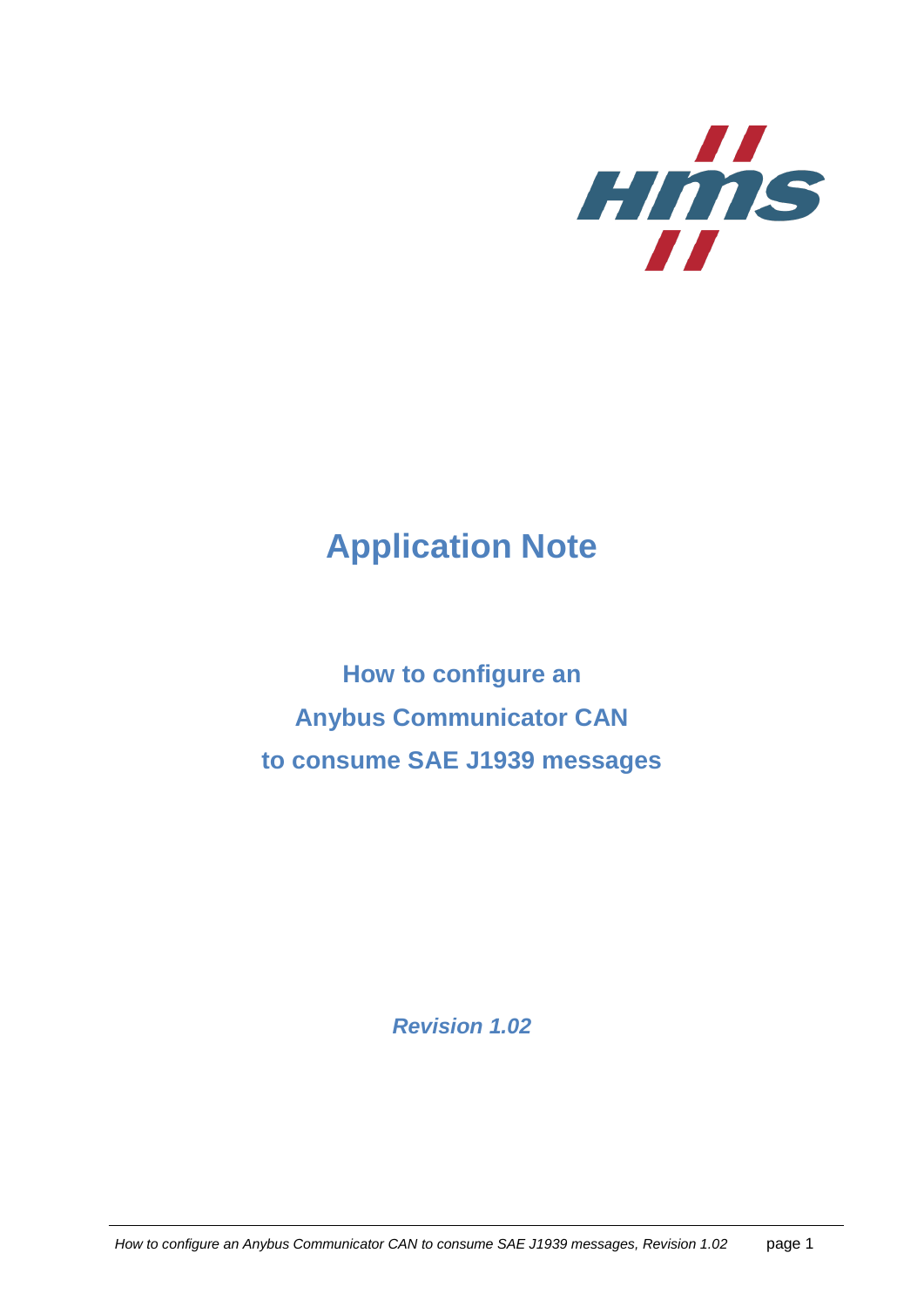# **Document History**

| <b>Date</b> | <b>Revision</b> | <b>Name</b> | <b>Description</b>                       |
|-------------|-----------------|-------------|------------------------------------------|
| 2012.02     | 0.10            | <b>ALK</b>  | Draft                                    |
| 2012.05.25  | 1.00            | <b>ALK</b>  | First release                            |
| 2012.05.30  | 1.01            | <b>ALK</b>  | CAN Trace Window and minor changes added |
| 2012.06.06  | 1.02            | <b>ALK</b>  | Byte order added                         |
|             |                 |             |                                          |
|             |                 |             |                                          |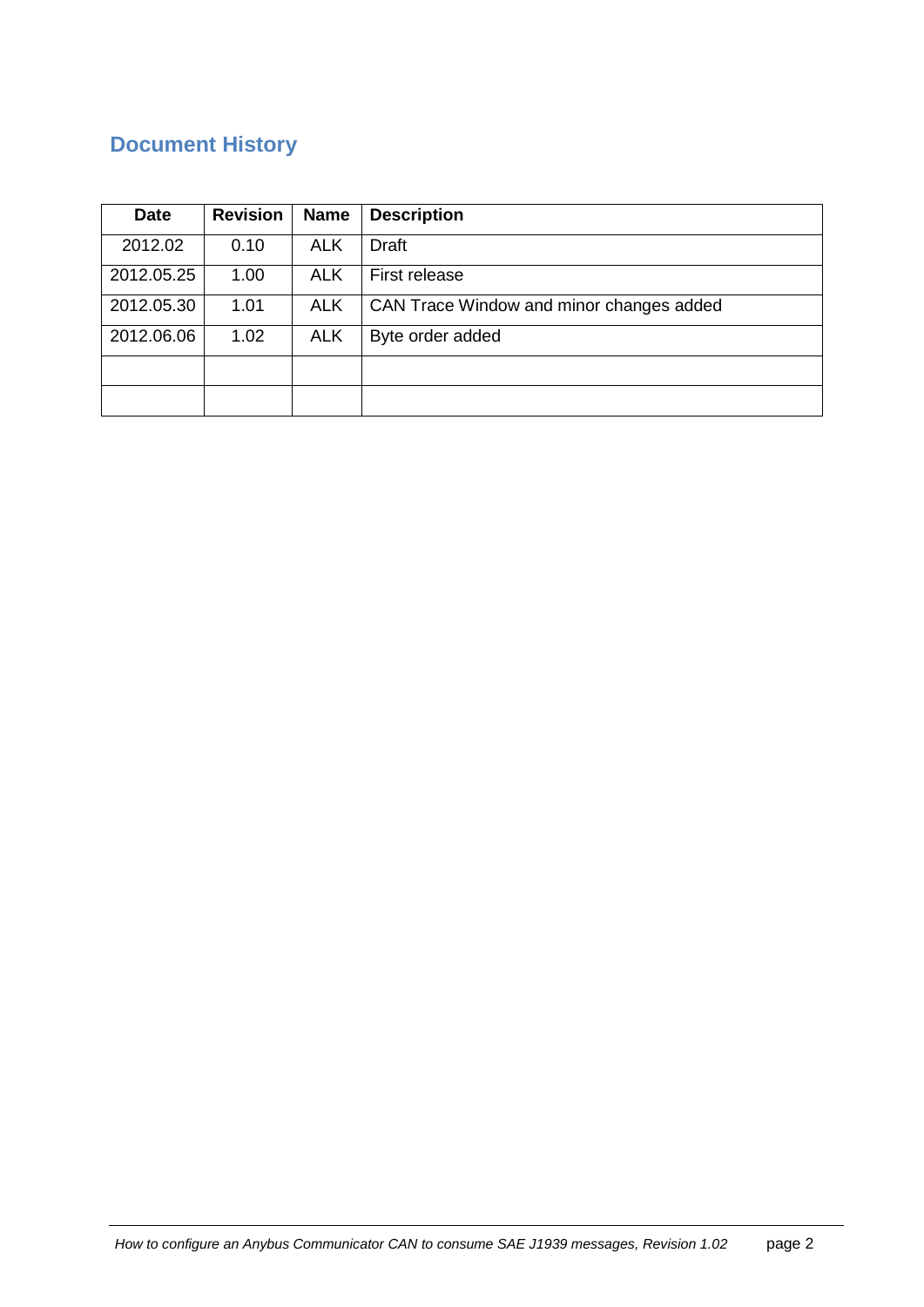

# **Contents**

| 1.                 |       |  |  |  |  |  |  |  |
|--------------------|-------|--|--|--|--|--|--|--|
| 2.                 |       |  |  |  |  |  |  |  |
|                    | 2.1   |  |  |  |  |  |  |  |
| 3.                 |       |  |  |  |  |  |  |  |
| $\boldsymbol{4}$ . |       |  |  |  |  |  |  |  |
|                    | 4.1   |  |  |  |  |  |  |  |
|                    | 4.2   |  |  |  |  |  |  |  |
|                    | 4.3   |  |  |  |  |  |  |  |
|                    | 4.3.1 |  |  |  |  |  |  |  |
|                    | 4.3.2 |  |  |  |  |  |  |  |
|                    | 4.3.3 |  |  |  |  |  |  |  |
|                    | 4.3.4 |  |  |  |  |  |  |  |
|                    | 4.3.5 |  |  |  |  |  |  |  |
|                    | 4.3.6 |  |  |  |  |  |  |  |
|                    | 4.3.7 |  |  |  |  |  |  |  |
| 5.                 |       |  |  |  |  |  |  |  |
| 6.                 |       |  |  |  |  |  |  |  |
| 7.                 |       |  |  |  |  |  |  |  |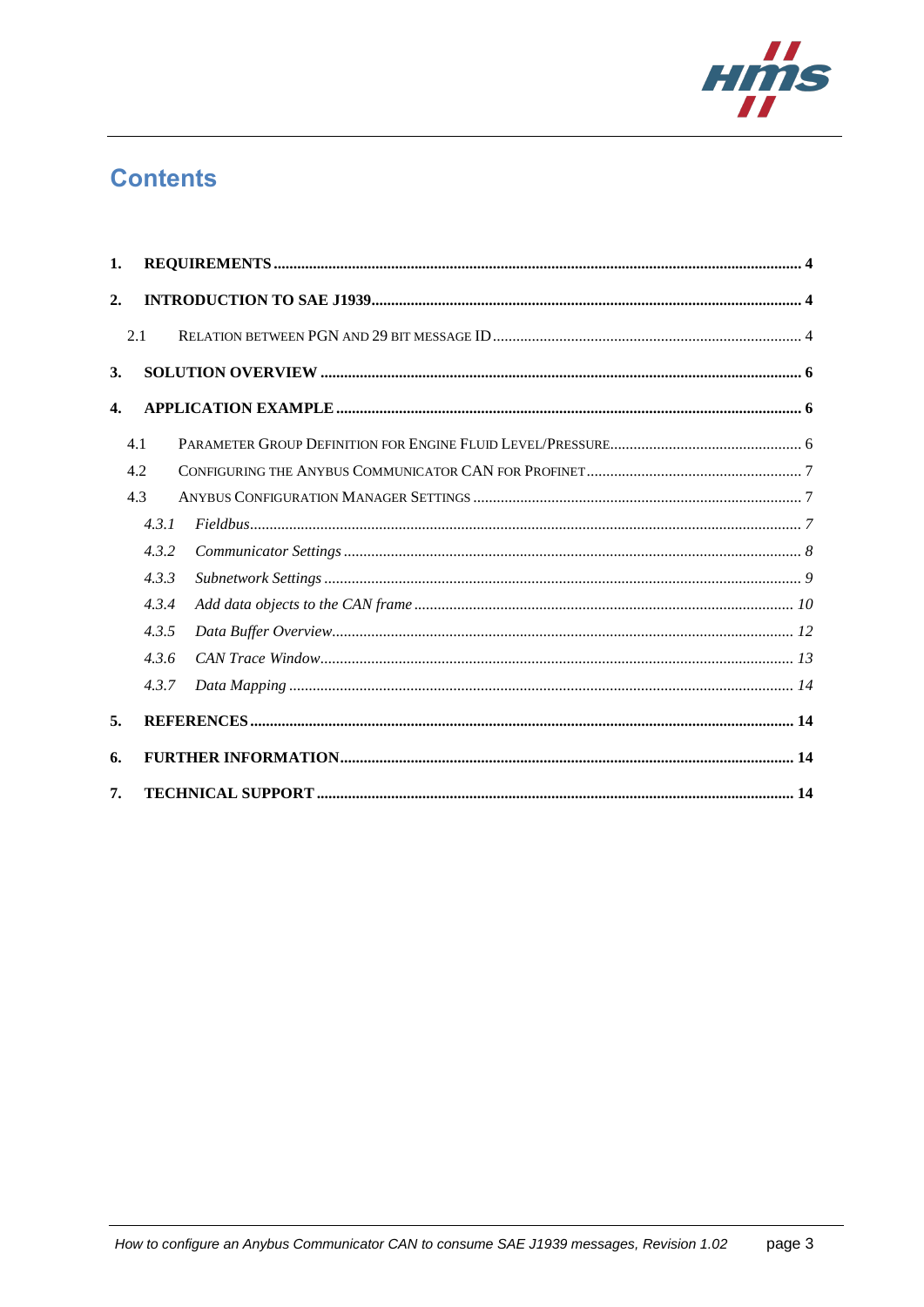

### <span id="page-3-0"></span>**1. Requirements**

- Anybus Communicator CAN™ with firmware version ≥ 1.04.02
- Software Tool *Anybus Configuration Manager – Communicator CAN*
- Existing SAE J1939 network for data exchange

# <span id="page-3-1"></span>**2. Introduction to SAE J1939**

Based on the CAN bus, the SAE J1939 standard is used primarily to network electronic control units (ECUs) in commercial vehicles like trucks, buses, and heavy-duty machinery. ECUs are connected using linear shielded twisted pair wiring. Communication is based on 29 bit message identifiers according to CAN 2.0B at a fixed data rate of 250 kbit/s. Unique about the standard is a manufacturer-independent common table defining so-called parameter groups. These are individually labeled by their parameter group number (PGN). Parameter groups are CAN messages with well-defined identifiers and message cycle times specifying the length and position of each specific parameter within the 8 byte data payload. Byte order is MSB first. The parameter group numbers are embedded in the 29 bit CAN message identifiers.

The document *SAE J1939-71 Vehicle Application Layer* that is part of the J1939 standard collection lists all specified parameter group (PG) definitions. There is for example the engine fluid level and pressure constituting a parameter group containing among others engine oil and coolant level and pressure. Vendors will not necessarily implement all PGs or all parameters within a PG.

### <span id="page-3-2"></span>*2.1 Relation between PGN and 29 bit message ID*

In SAE J1939 the 29 bit message ID is composed of the following fields: priority (3 bits), reserve (1 bit, = 0), data page (1 bit), PDU format (8 bits), PDU specific/group extension (8 bits), and source address (8 bits).

For specific parameter groups values for these fields can be found in the *SAE J1939-71* specification. Let's take a look at the Engine Fluid Level/Pressure parameter group definition as an example: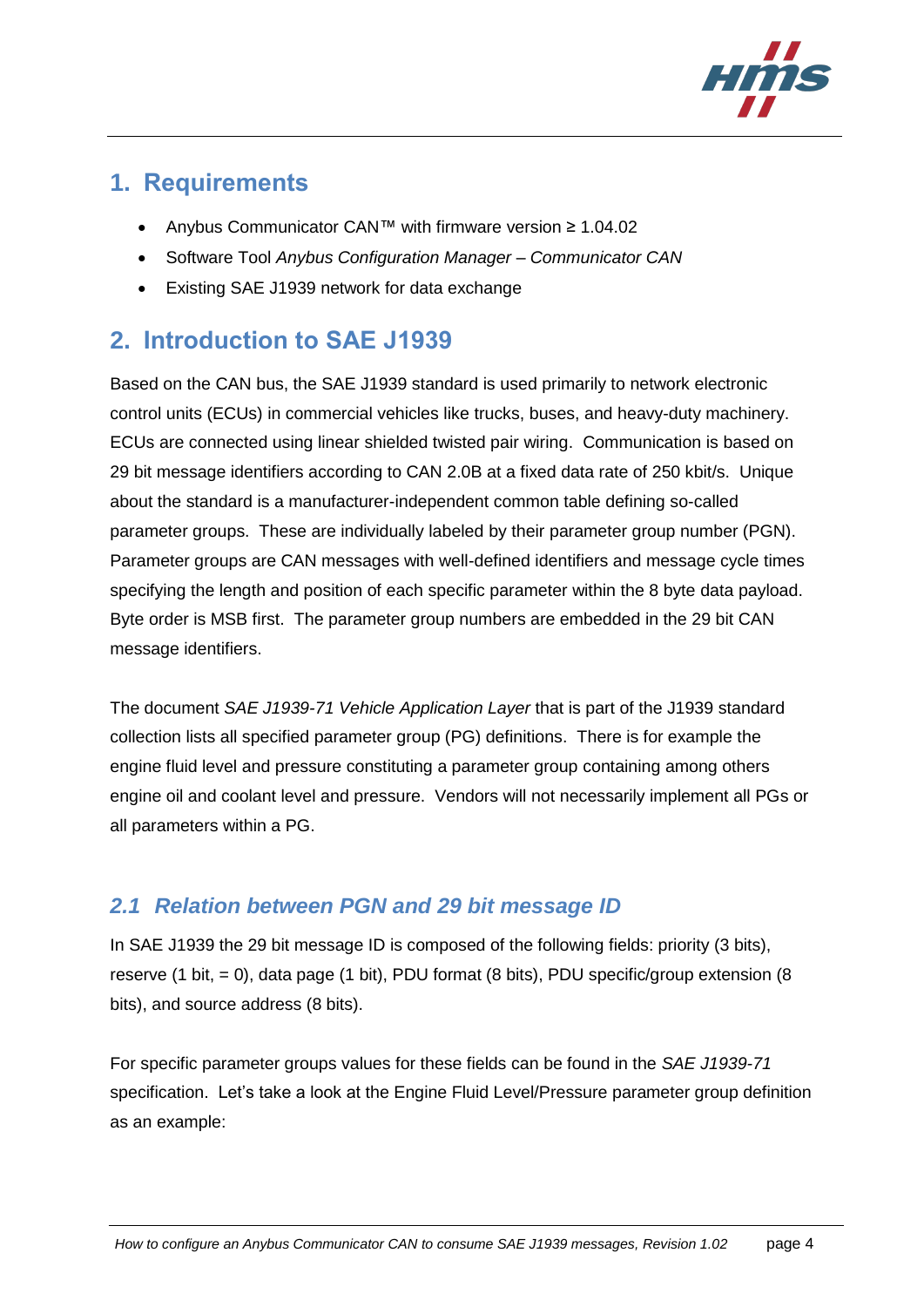

|                   | 5.3.29 ENGINE FLUID LEVEL/PRESSURE |                               |                                     |          |           |
|-------------------|------------------------------------|-------------------------------|-------------------------------------|----------|-----------|
|                   |                                    | Transmission repetition rate: | 0.5s                                |          |           |
| Data length:      |                                    |                               | 8 bytes                             |          |           |
| Data page:        |                                    |                               | 0                                   |          |           |
| PDU format:       |                                    |                               | 254                                 |          |           |
| PDU specific:     |                                    |                               | 239                                 |          |           |
| Default priority: |                                    | 6                             |                                     |          |           |
|                   |                                    | Parameter group number:       | 65 263 (OOFEEF16)                   |          |           |
| Byte:             | 1                                  | Fuel delivery pressure        |                                     |          | 5.2.5.27  |
|                   | 2                                  |                               | Extended crankcase blow-by pressure |          | 5.2.5.241 |
|                   | 3                                  | Engine oil level              |                                     |          | 5.2.5.72  |
|                   | 4                                  | Engine oil pressure           |                                     |          | 5.2.5.28  |
|                   | 5,6                                | Crankcase pressure            |                                     |          | 5.2.5.40  |
|                   | 7                                  | Coolant pressure              |                                     | 5.2.5.38 |           |
|                   | 8                                  | Coolant level                 |                                     |          | 5.2.5.73  |
|                   |                                    |                               |                                     |          |           |

This parameter group has priority 6, data page 0, PDU format 0xFE, and PDU specific 0xEF. If we assume a source address of 0 for the transmitting ECU of this message we obtain the complete 29 bit message ID 0x18FEEF00 as follows:



As you can see the PGN 0x00FEEF for this parameter is padded with six leading logic 0 bits, followed by a logic 0 reserve bit, the logic 0 data page bit, and the PDU format/PDU specific fields. Thus the PGN is embedded inside the 29 bit ID between the message priority and the source address.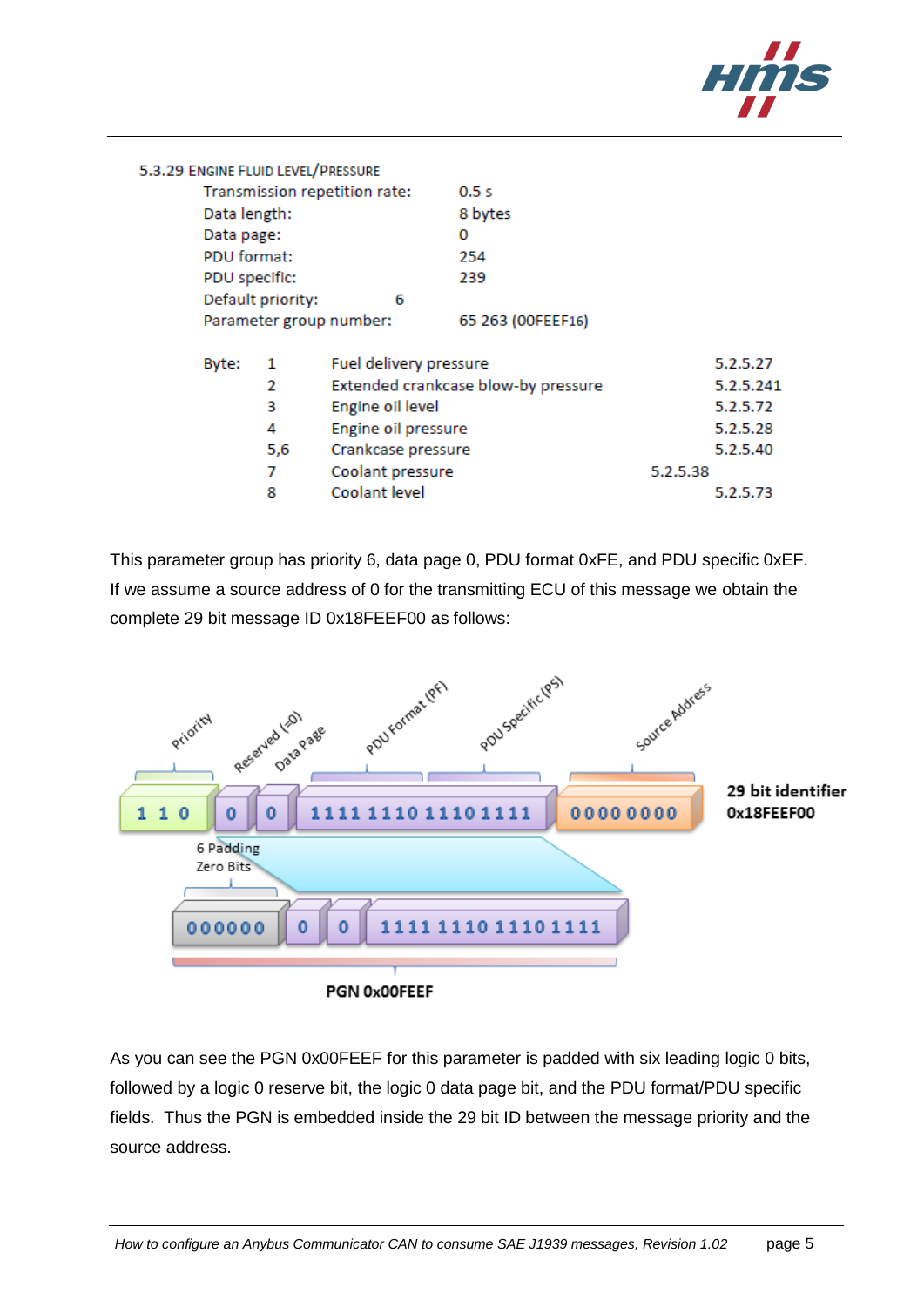

# <span id="page-5-0"></span>**3. Solution Overview**

This application note describes how to configure an Anybus Communicator CAN for Profinet to consume SAE J1939 messages from a CAN bus. As an example a Scania industrial engine ECU S8 is taken communicating with several other ECUs. The Anybus Communicator CAN for Profinet is used to pass data from the J1939 bus to a Profinet master. It will not be configured to produce data on the J1939 bus. Depending on which Anybus Communicator CAN is used the data may be converted to almost any other common fieldbus.



# <span id="page-5-1"></span>**4. Application Example**

### <span id="page-5-2"></span>*4.1 Parameter Group Definition for Engine Fluid Level/Pressure*

This is a typical PGN definition for the engine fluid level/pressure implemented in a Scania industrial engine ECU S6/S8.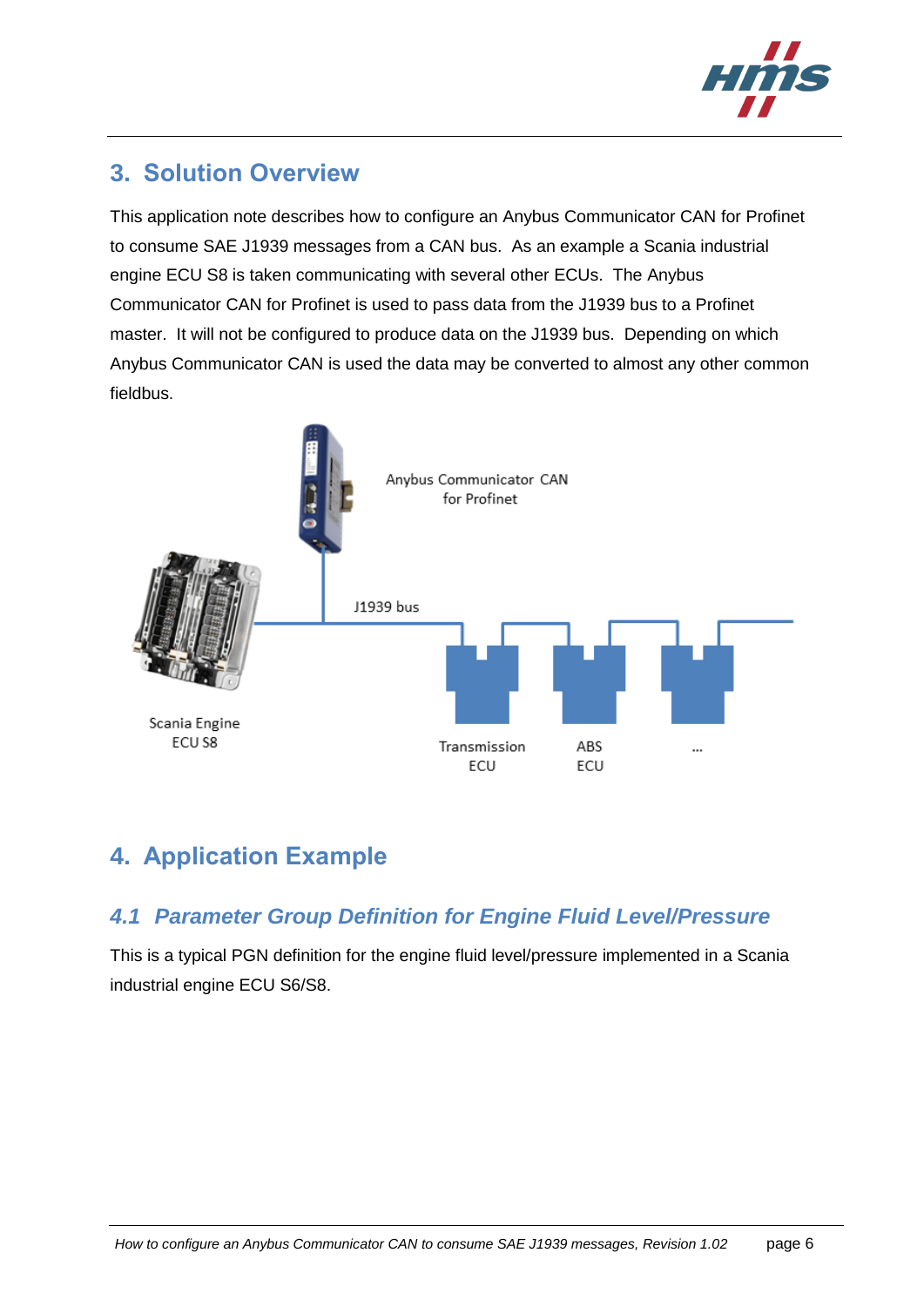

| <b>Identifier</b> |                        | Tmin           |   | <b>Tmax PGN</b> |                         | <b>Default</b><br><b>Priority</b> | $\mathbf{R}1$  | DP             |    | Source Destination |    |                   | Group<br><b>Extension</b> |  |        |                 |
|-------------------|------------------------|----------------|---|-----------------|-------------------------|-----------------------------------|----------------|----------------|----|--------------------|----|-------------------|---------------------------|--|--------|-----------------|
|                   | 18 FE EF 00            | 500            |   | 500             | 00 FE EF                | 6                                 | $\overline{0}$ | $\overline{0}$ | 00 |                    |    | EF                |                           |  |        |                 |
| S6                | EMS EMS Byte Bit<br>S8 |                |   |                 |                         | Length Explanation                |                |                |    | <b>State</b>       |    | <b>Resolution</b> |                           |  | Limits |                 |
|                   |                        | 12             |   |                 | Not Used                |                                   |                |                |    |                    |    |                   |                           |  |        |                 |
|                   | x                      | 3              | 1 | 8               | <b>Engine Oil Level</b> |                                   |                |                |    | $0.4\%$            |    |                   | 0 bis 100 %               |  |        |                 |
|                   |                        |                |   |                 | Error                   |                                   |                |                |    |                    | FE |                   |                           |  |        |                 |
|                   |                        |                |   |                 |                         | Not Available                     |                |                |    |                    | FF |                   |                           |  |        |                 |
| X                 | $\mathbf x$            | $\overline{4}$ |   | 8               |                         | <b>Engine Oil Pressure</b>        |                |                |    |                    |    |                   | 4 kPa                     |  |        | 0 bis 1.000 kPa |
|                   |                        |                |   |                 |                         | <b>Error Indicator</b>            |                |                |    |                    | FE |                   |                           |  |        |                 |
|                   |                        |                |   |                 |                         | Not Available                     |                |                |    | FF                 |    |                   |                           |  |        |                 |
|                   |                        | 5.7            |   |                 |                         | Not Used                          |                |                |    |                    |    |                   |                           |  |        |                 |
| $\mathbf X$       | X                      | 8              |   | 8               |                         | <b>Coolant Level</b>              |                |                |    |                    |    |                   | $0.4\%$                   |  |        | 0 bis 100 %     |
|                   |                        |                |   |                 |                         | <b>Error Indicator</b>            |                |                |    |                    | FE |                   |                           |  |        |                 |
|                   |                        |                |   |                 |                         | Not Available                     |                |                |    |                    | FF |                   |                           |  |        |                 |

### **Engine Fluid Level / Pressure - E**

First of all, you see that some parameters are not used at all (bytes 1..2 and 5..7) and some only for specific ECUs (marked with an "X" for S6 or S8). Furthermore, the message cycle time is specified as 500 ms (Tmin/Tmax), i.e. the message is transmitted with 2 Hz on the CAN bus by the ECU. The resolution and limits of the parameters are also given.

### <span id="page-6-0"></span>*4.2 Configuring the Anybus Communicator CAN for Profinet*

The Anybus Communicator CAN will be configured according to above PGN 0x00FEEF definition for a Scania ECU S8. The freely available configuration tool from HMS *Anybus Configuration Manager – Communicator CAN*, Version 1.1.1.5 will be used.

### <span id="page-6-1"></span>*4.3 Anybus Configuration Manager Settings*

#### <span id="page-6-2"></span>**4.3.1 Fieldbus**

Select the applicable fieldbus type for the Communicator CAN (some fieldbuses may have other sub-settings than those shown in this example). Here, select PROFINET-IO.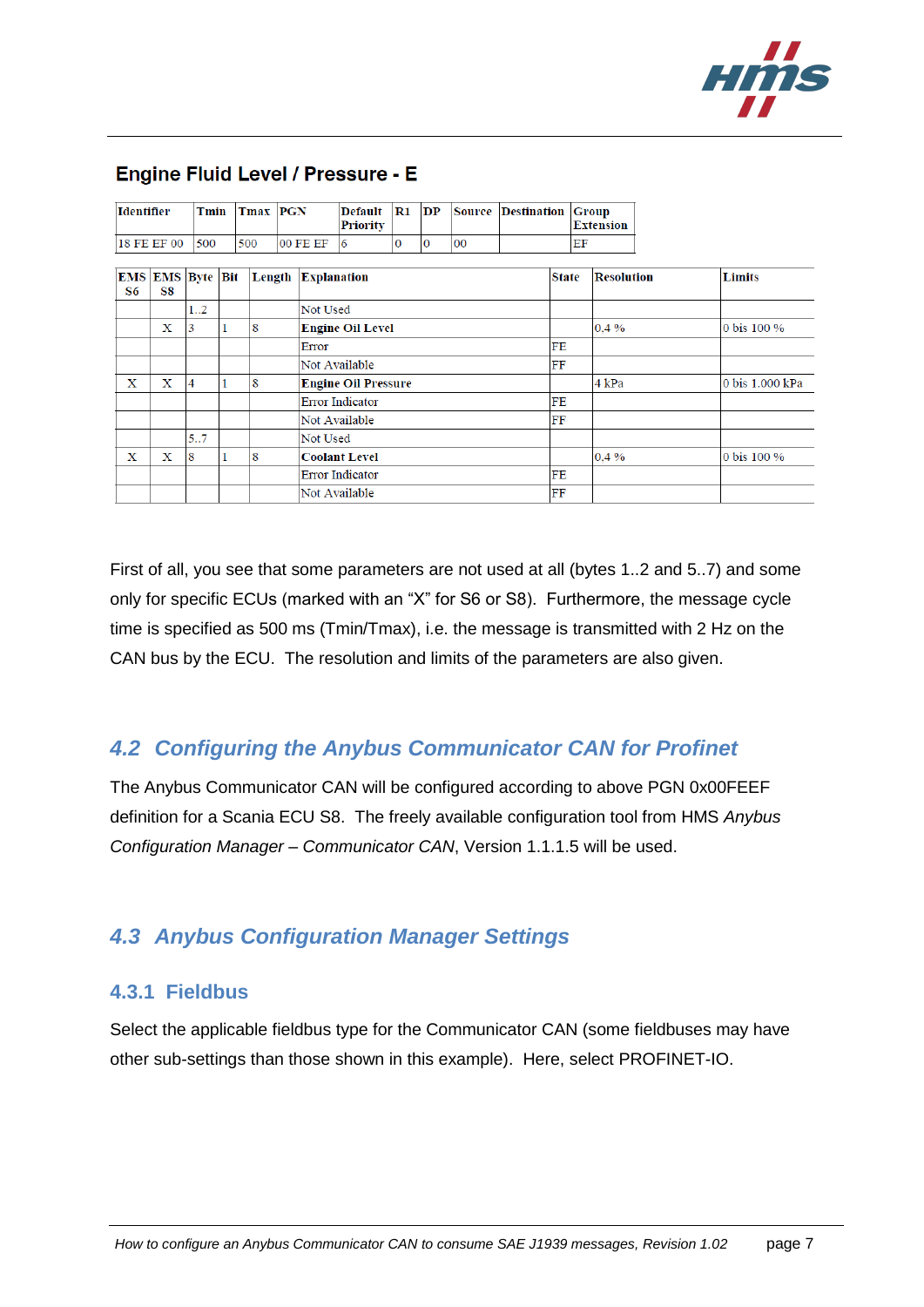

| (* J1939 PGN 0x00FEEF.hcg - Anybus Configuration Manager - Communicator CAN |                      | $\mathbf{x}$<br>$\blacksquare$ $\blacksquare$ |
|-----------------------------------------------------------------------------|----------------------|-----------------------------------------------|
| File Edit Online Tools Help                                                 |                      |                                               |
| 45 44 4日国<br>日房<br>19<br>a                                                  | ■                    |                                               |
| Project<br>≘                                                                | <sup>4</sup> Network |                                               |
| Network [PROFINET IO]<br>Communicator                                       | Network Type         | <b>PROFINET IO</b>                            |
| Subnetwork<br>$\equiv$                                                      |                      |                                               |
|                                                                             |                      |                                               |
|                                                                             |                      |                                               |
|                                                                             |                      |                                               |
|                                                                             |                      |                                               |
|                                                                             |                      |                                               |
|                                                                             |                      |                                               |
|                                                                             |                      |                                               |
|                                                                             |                      |                                               |
|                                                                             |                      |                                               |
|                                                                             |                      |                                               |
|                                                                             |                      |                                               |

#### <span id="page-7-0"></span>**4.3.2 Communicator Settings**

These are the global settings for the Anybus Communicator CAN. For this example we will activate the Receive Counter which takes up the first two bytes of the Communicator input buffer.

| ( <a> 1939 PGN 0x00FEEF.hcg - Anybus Configuration Manager - Communicator CAN</a> |                                | $\mathbf{x}$<br>ا و ا د       |
|-----------------------------------------------------------------------------------|--------------------------------|-------------------------------|
| <b>File</b><br>Edit Online Tools Help                                             |                                |                               |
| % AA Q B B<br>R<br>$\frac{1}{2}$<br>⊫                                             | B<br>■                         |                               |
| ≣<br>Project                                                                      | <sup>4</sup> General           |                               |
| Network [PROFINET IO]<br>Communicator                                             | Control/Status Word            | <b>Disabled</b>               |
| Subnetwork                                                                        | <b>Transaction Live List</b>   | <b>Disabled</b>               |
|                                                                                   | <b>Statistic</b>               |                               |
|                                                                                   | Counters                       | <b>Enable Receive Counter</b> |
|                                                                                   | <b>Receive Counter Address</b> | 0x000                         |
|                                                                                   | <b>Fatal Event</b><br>◢        |                               |
|                                                                                   | Action                         | Stay in Safe-State            |
|                                                                                   |                                |                               |
|                                                                                   |                                |                               |
|                                                                                   |                                |                               |
|                                                                                   |                                |                               |
|                                                                                   |                                |                               |
|                                                                                   |                                |                               |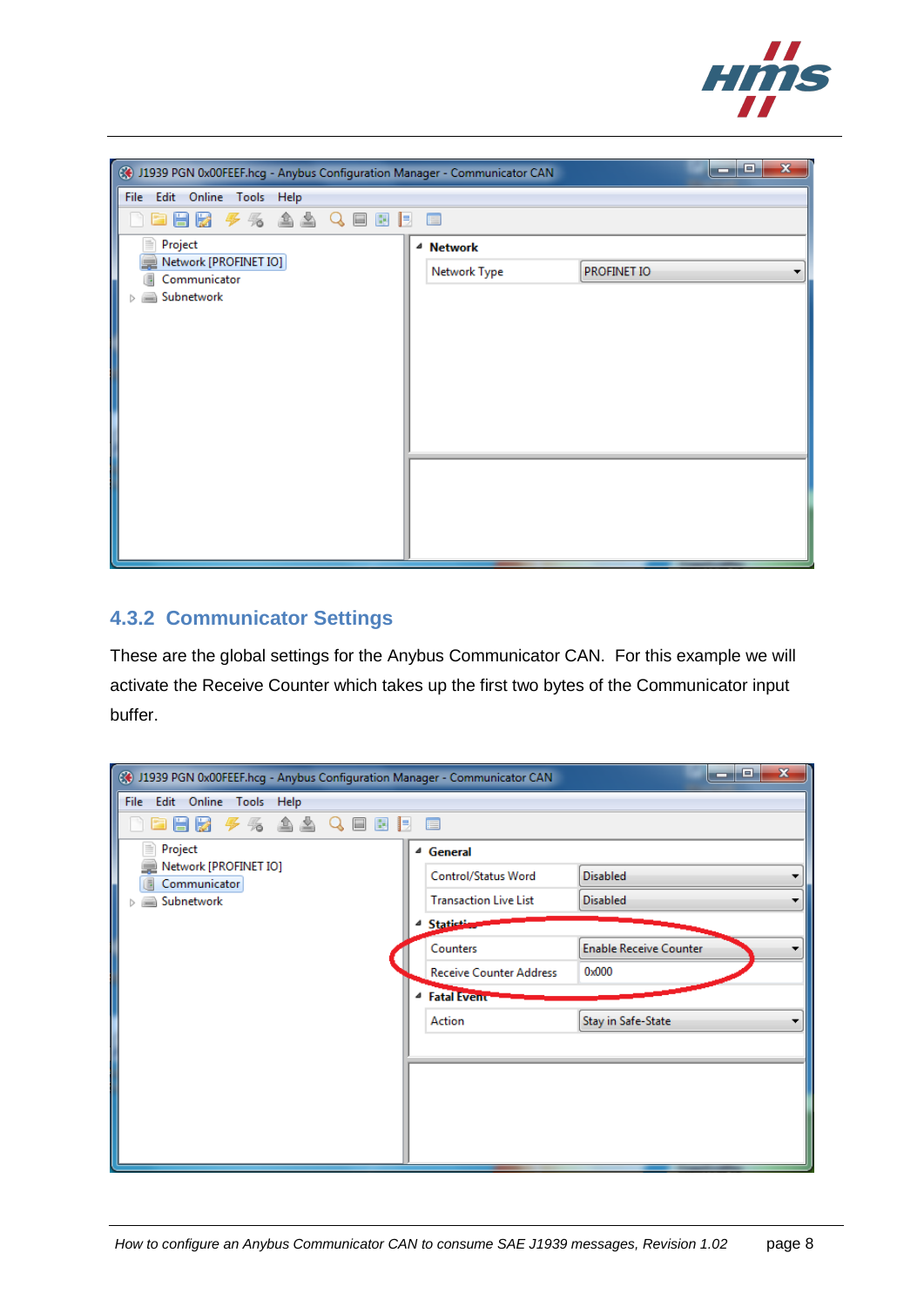

#### <span id="page-8-0"></span>**4.3.3 Subnetwork Settings**

Set the physical CAN bus communication properties. For SAE J1939 a bit rate of 250 kbit/s and a CAN identifier length of 29 bit are required.

| $\mathbf{x}$<br>ات ات<br>(3) J1939 PGN 0x00FEEF.hcg - Anybus Configuration Manager - Communicator CAN |                          |            |  |  |  |  |  |  |
|-------------------------------------------------------------------------------------------------------|--------------------------|------------|--|--|--|--|--|--|
| File Edit Online Tools Help                                                                           |                          |            |  |  |  |  |  |  |
|                                                                                                       |                          |            |  |  |  |  |  |  |
| Project<br>≣                                                                                          | <sup>4</sup> General     |            |  |  |  |  |  |  |
| Network [PROFINET IO]<br>Communicator                                                                 | <b>Bit Rate</b>          | 250 kbit/s |  |  |  |  |  |  |
| Subnetwork                                                                                            | <b>Bus Off Action</b>    | No Action  |  |  |  |  |  |  |
|                                                                                                       | 11/29-bit CAN Identifier | $29$ -bit  |  |  |  |  |  |  |
|                                                                                                       |                          |            |  |  |  |  |  |  |
|                                                                                                       |                          |            |  |  |  |  |  |  |
|                                                                                                       |                          |            |  |  |  |  |  |  |
|                                                                                                       |                          |            |  |  |  |  |  |  |
|                                                                                                       |                          |            |  |  |  |  |  |  |
|                                                                                                       |                          |            |  |  |  |  |  |  |
|                                                                                                       |                          |            |  |  |  |  |  |  |
|                                                                                                       |                          |            |  |  |  |  |  |  |
|                                                                                                       |                          |            |  |  |  |  |  |  |
|                                                                                                       |                          |            |  |  |  |  |  |  |

A group and a consume is added and labeled. The CAN identifier in this example is 0x18FEEF00.

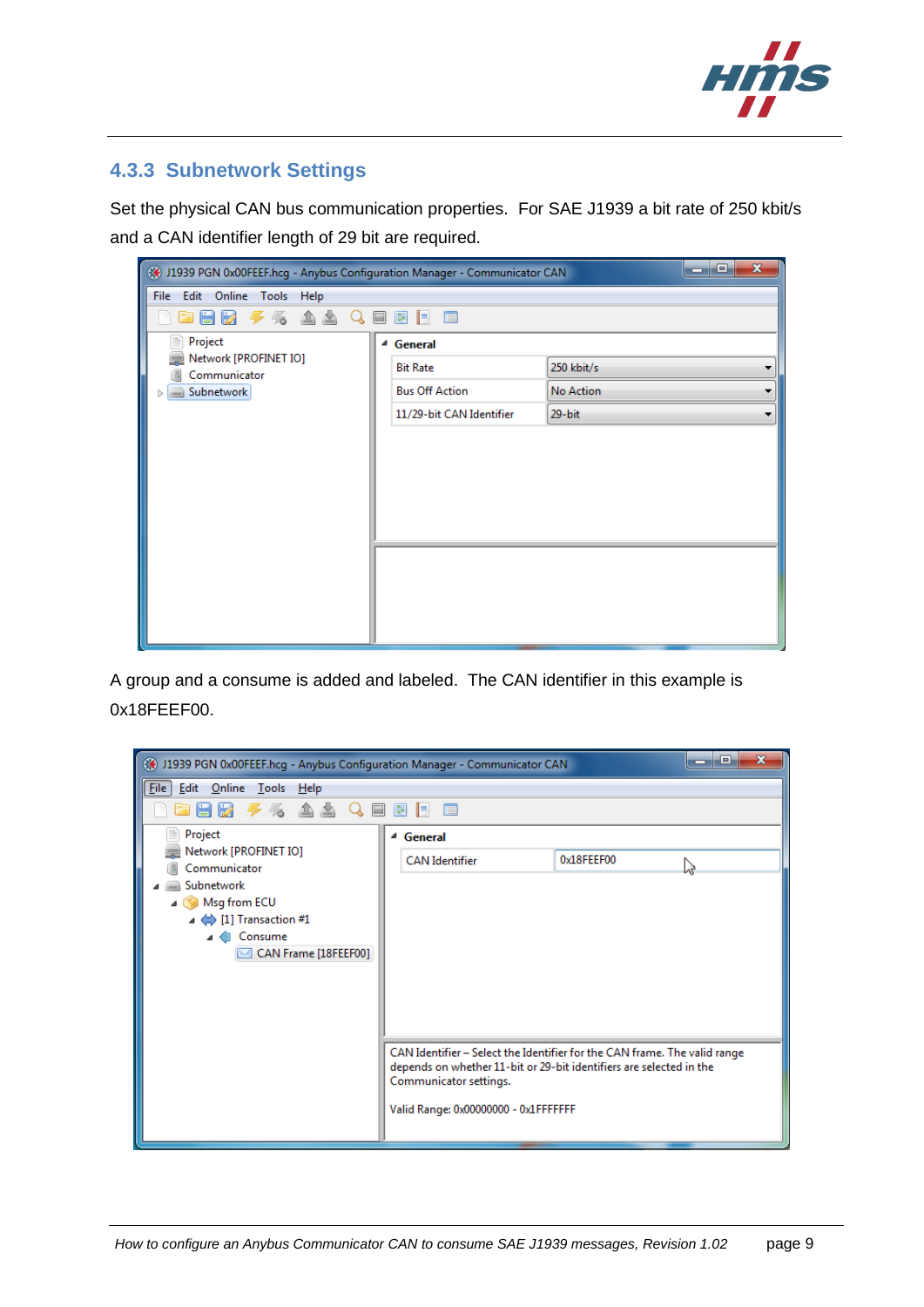

#### <span id="page-9-0"></span>**4.3.4 Add data objects to the CAN frame**

Add a data object to the CAN frame that will be received by the Anybus Communicator CAN. Since the first two bytes of PGN 0x18FEEF00 are not used we assign them to the general data area starting at address 0x400. This area is an internal data buffer with no access to and from the Profinet network.

| $\mathbf{x}$<br><u>- e </u><br>( <a> 1939 PGN 0x00FEEF.hcg - Anybus Configuration Manager - Communicator CAN</a> |                                           |                                                                        |  |  |  |  |  |  |
|------------------------------------------------------------------------------------------------------------------|-------------------------------------------|------------------------------------------------------------------------|--|--|--|--|--|--|
| File Edit Online Tools Help                                                                                      |                                           |                                                                        |  |  |  |  |  |  |
| 5 A A Q<br>  語 <br>- 19<br>囯<br>$\overline{\phantom{a}}$                                                         |                                           |                                                                        |  |  |  |  |  |  |
| Project<br>≣                                                                                                     | <sup>4</sup> General                      |                                                                        |  |  |  |  |  |  |
| Network [PROFINET IO]<br>Communicator                                                                            | Data Length (Bytes)                       | 2                                                                      |  |  |  |  |  |  |
| Subnetwork                                                                                                       | <b>Data Address</b>                       | 0x400                                                                  |  |  |  |  |  |  |
| Msg from ECU<br>$\Leftrightarrow$ [1] Transaction #1                                                             | Swap                                      | No Swapping                                                            |  |  |  |  |  |  |
| Consume                                                                                                          |                                           |                                                                        |  |  |  |  |  |  |
| ⊿ ⊠ CAN Frame [18FEEF00]                                                                                         |                                           |                                                                        |  |  |  |  |  |  |
| Data                                                                                                             |                                           |                                                                        |  |  |  |  |  |  |
|                                                                                                                  |                                           |                                                                        |  |  |  |  |  |  |
|                                                                                                                  |                                           |                                                                        |  |  |  |  |  |  |
|                                                                                                                  |                                           | Data Address - Address in the data area where the data object shall be |  |  |  |  |  |  |
|                                                                                                                  | mapped.                                   |                                                                        |  |  |  |  |  |  |
|                                                                                                                  | Valid Range: 0x000 - 0x1FF, 0x400 - 0x7FF |                                                                        |  |  |  |  |  |  |
|                                                                                                                  |                                           |                                                                        |  |  |  |  |  |  |
|                                                                                                                  |                                           |                                                                        |  |  |  |  |  |  |

Add data objects of one byte length for the engine oil level and engine oil pressure. The configuration tool will automatically set the input buffer address to 0x002 to take account of the receive counter.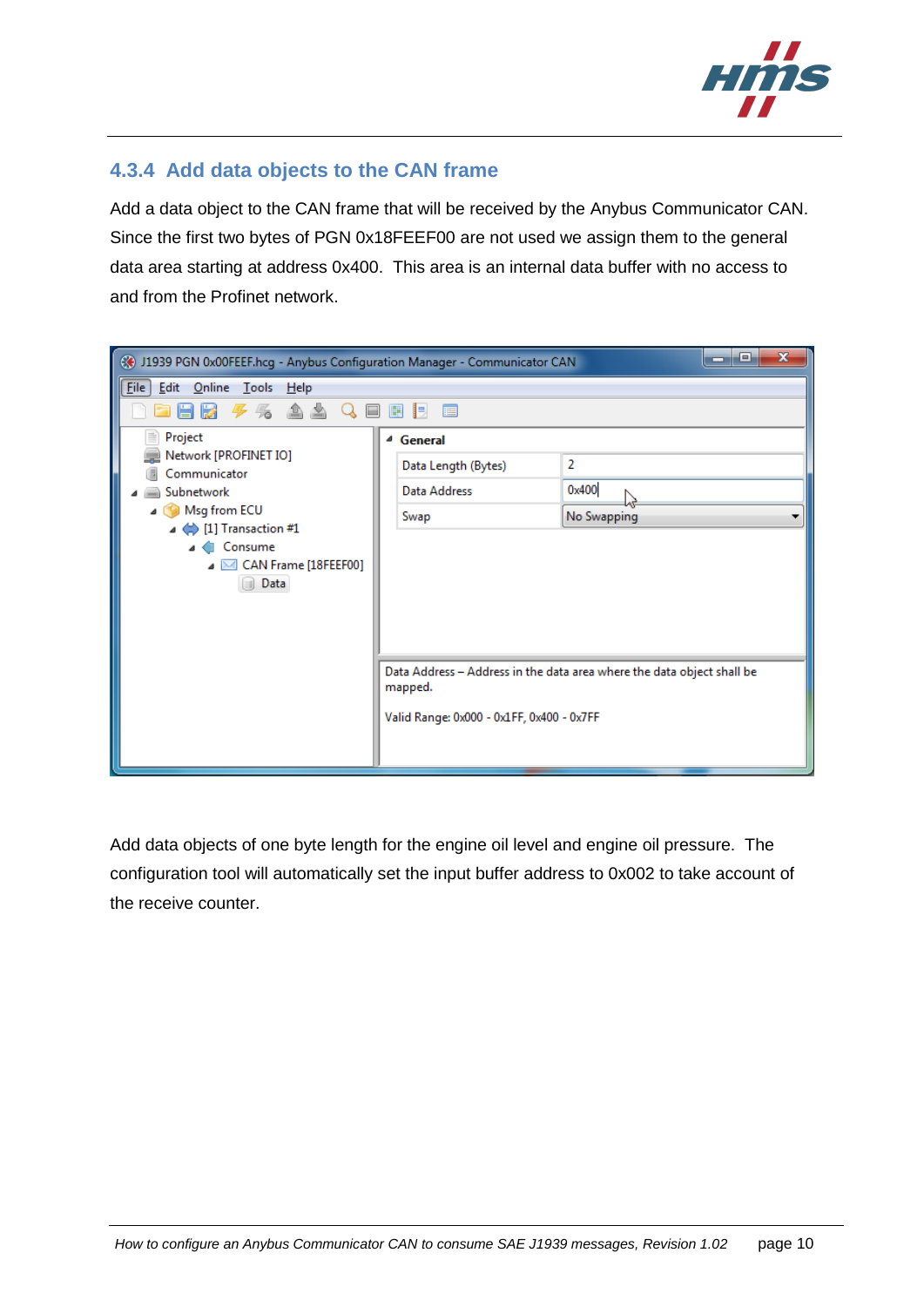



Now insert yet another data object with a length of three bytes pointing to the general area for another three unused bytes.

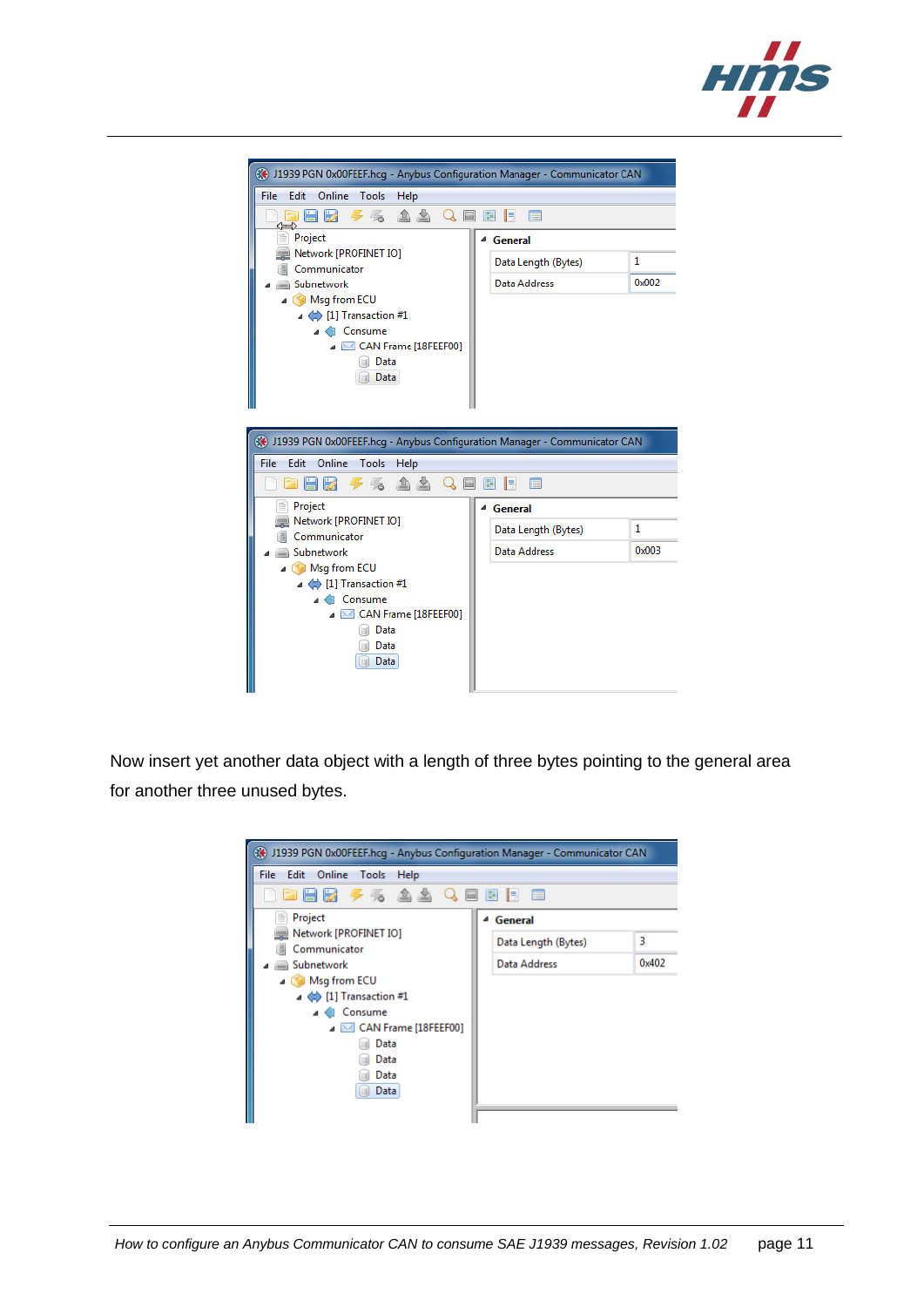

Finally create a last single byte data object for the coolant level.



#### <span id="page-11-0"></span>**4.3.5 Data Buffer Overview**

Your address overview of the data buffers should now look like this (menu Tools > Address Overview).

| Address Overview        |                     |                            |                          | <b>G.</b><br>$\overline{\phantom{a}}$ | $\mathbf{x}$ |
|-------------------------|---------------------|----------------------------|--------------------------|---------------------------------------|--------------|
| 0<br>6                  |                     |                            |                          |                                       |              |
| $\nabla$ Transaction #1 |                     |                            |                          |                                       |              |
| In Area 5 Bytes (512)   | ∸                   | Out Area 0 Bytes (512)     | ▴                        | General Area 5 Bytes (1024)           | ▲            |
| 0000                    | $\equiv$            | 0200                       | $\mathbf{H}$             | 0400                                  |              |
| 0010                    |                     | 0210                       |                          | 0410                                  |              |
| 0020                    |                     | 0220                       |                          | 0420                                  |              |
| 0030                    |                     | 0230                       |                          | 0430                                  |              |
| 0040                    |                     | 0240                       |                          | 0440                                  |              |
| 0050                    |                     | 0250                       |                          | 0450                                  |              |
| 0060                    | $\overline{\nabla}$ | 0260                       | $\overline{\phantom{a}}$ | 0460                                  | ٠            |
| <b>Not Used</b>         | Used                | Collision                  |                          |                                       |              |
| Produce/Query           |                     | Consume/Response<br>System |                          |                                       |              |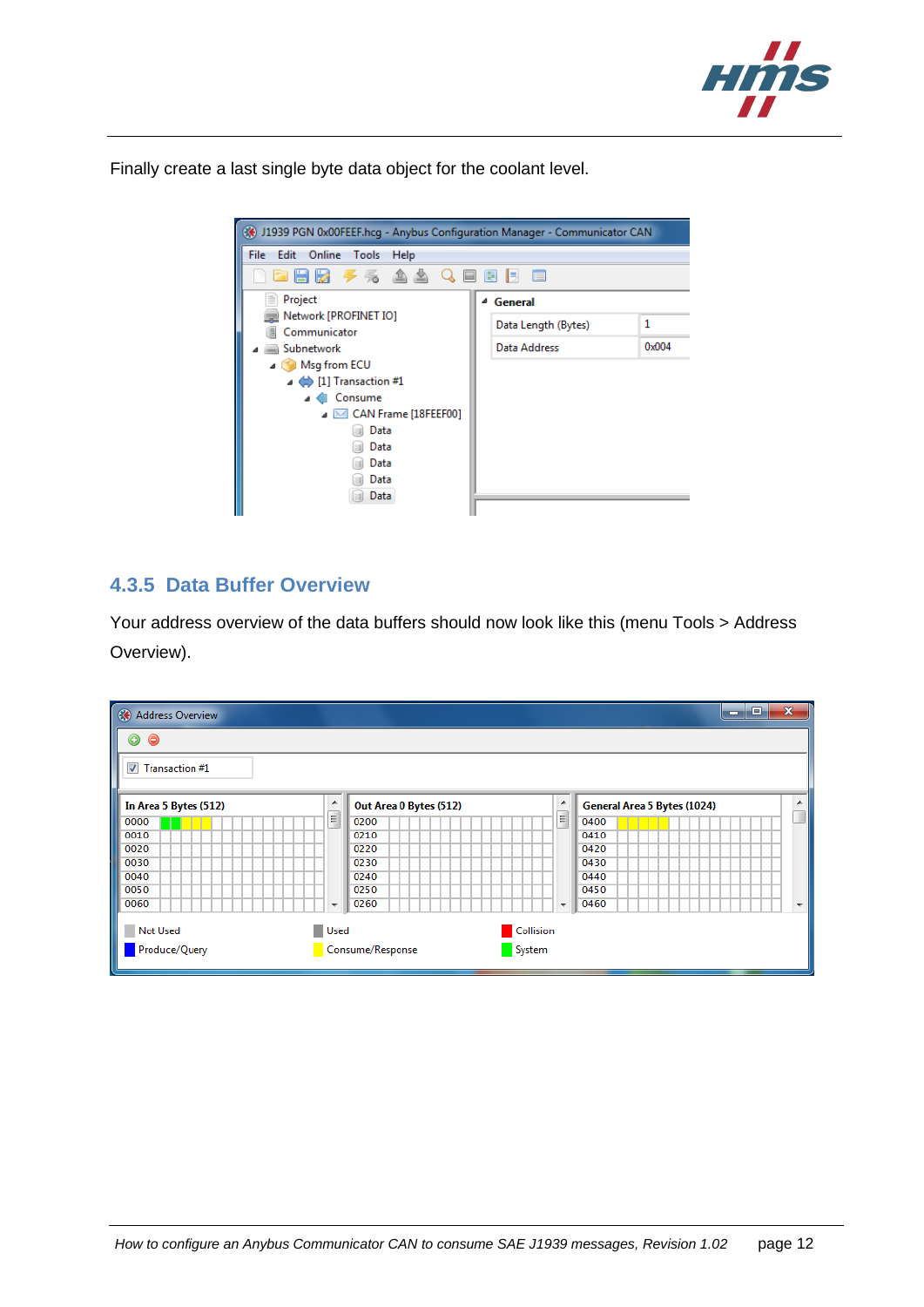

#### <span id="page-12-0"></span>**4.3.6 CAN Trace Window**

Menu Tools > CAN Line Listener shows you a trace of the CAN messages on the J1939 network. Since the Anybus Communicator CAN is configured to consume frames with CAN-ID 0x18FEEF00 these will appear in black. You can recognize a message time interval of approximately 500 ms.

| 厬    | 属日<br>國     |                |              |            |        |                         |               |
|------|-------------|----------------|--------------|------------|--------|-------------------------|---------------|
| Line | <b>TxRx</b> | Time $(\mu s)$ | CAN ID (Hex) | <b>RTR</b> | Length | Data (Hex)              | Data (String) |
| 911  | Rx          | 100016         | 18FEEE00     | 0          | 8      | 82 00 2C E0 00 00 00 00 | á,            |
| 912  | Rx          | 588            | 18FEE500     | 0          | 8      | 00 01 DA 60 00 00 00 00 | Ú             |
| 913  | Rx          | 602            | 18FEEF00     | 0          | 8      | 00 00 FA F1 00 00 00 ED | úñ í          |
| 914  | Rx          | 578            | 18FEE900     | 0          | 8      | A8 06 40 00 00 00 00 00 | $^{\circ}$ @  |
| 915  | <b>Rx</b>   | 98217          | 18FEE900     | 0          | 8      | A8 06 40 00 00 00 00 00 | ™ @           |
| 916  | Rx          | 100001         | 18FEE900     | 0          | 8      | A8 06 40 00 00 00 00 00 | - @           |
| 917  | Rx          | 99995          | 18FEE900     | 0          | 8      | A8 06 40 00 00 00 00 00 | $^{\circ}$ @  |
| 918  | Rx          | 100000         | 18FEE900     | 0          | 8      | A8 06 40 00 00 00 00 00 | - @           |
| 919  | Rx          | 100013         | 18FEEF00     | 0          | 8      | 00 00 FA F1 00 00 00 ED | úñ í          |
| 920  | Rx          | 579            | 18FEE900     | 0          | 8      | A8 06 40 00 00 00 00 00 | $-°$          |
| 921  | Rx          | 99410          | 18FEE900     | 0          | 8      | A8 06 40 00 00 00 00 00 | ″ @           |
| 922  | Rx          | 100004         | 18FEE900     | 0          | 8      | A8 06 40 00 00 00 00 00 | " @           |
| 923  | Rx          | 99996          | 18FEE900     | 0          | 8      | A8 06 40 00 00 00 00 00 | - @           |
| 924  | Rx          | 100011         | 18FEE900     | 0          | 8      | A8 06 40 00 00 00 00 00 | " @           |
| 925  | Rx          | 100004         | 18FEEE00     | 0          | 8      | 82 00 2C E0 00 00 00 00 | á,            |
| 926  | Rx          | 588            | 18FEE500     | 0          | 8      | 00 01 DA 60 00 00 00 00 | Ú             |
| 927  | Rx          | 603            | 18FEEF00     | 0          | 8      | 00 00 FA F1 00 00 00 ED | úñ í          |
| 928  | Rx          | 577            | 18FEE900     | 0          | 8      | A8 06 40 00 00 00 00 00 | ©             |
| 929  | Rx          | 98218          | 18FEE900     | 0          | 8      | A8 06 40 00 00 00 00 00 | " @           |
| 930  | Rx          | 100001         | 18FEE900     | 0          | 8      | A8 06 40 00 00 00 00 00 | $-°$          |
| 931  | Rx          | 99999          | 18FEE900     | 0          | 8      | A8 06 40 00 00 00 00 00 | " @           |
| 932  | Rx          | 100000         | 18FEE900     | 0          | 8      | A8 06 40 00 00 00 00 00 | - @           |
| 933  | Rx          | 100009         | 18FEEF00     | 0          | 8      | 00 00 FA F1 00 00 00 ED | úñ í          |
| 934  | Rx          | 579            | 18FEE900     | 0          | 8      | A8 06 40 00 00 00 00 00 | $-$ @         |
| 935  | Rx          | 99413          | 18FEE900     | 0          | 8      | A8 06 40 00 00 00 00 00 | - 0           |
| 936  | Rx          | 100000         | 18FEE900     | 0          | 8      | A8 06 40 00 00 00 00 00 | ™ @           |
| 937  | Rx          | 100000         | 18FEE900     | 0          | 8      | A8 06 40 00 00 00 00 00 | @             |
| 938  | Rx          | 100000         | 18FEE900     | 0          | 8      | A8 06 40 00 00 00 00 00 | " @           |
| 939  | Rx          | 100024         | 18FEEE00     | 0          | 8      | 82 00 2C E0 00 00 00 00 | á,            |
| 940  | Rx          | 587            | 18FEE500     | 0          | 8      | 00 01 DA 60 00 00 00 00 | Ú             |
| 941  | Rx          | 603            | 18FEEF00     | 0          | 8      | 00 00 FA F1 00 00 00 ED | úñ í          |
| 942  | Rx          | 578            | 18FEE900     | 0          | 8      | A8 06 40 00 00 00 00 00 | - @           |